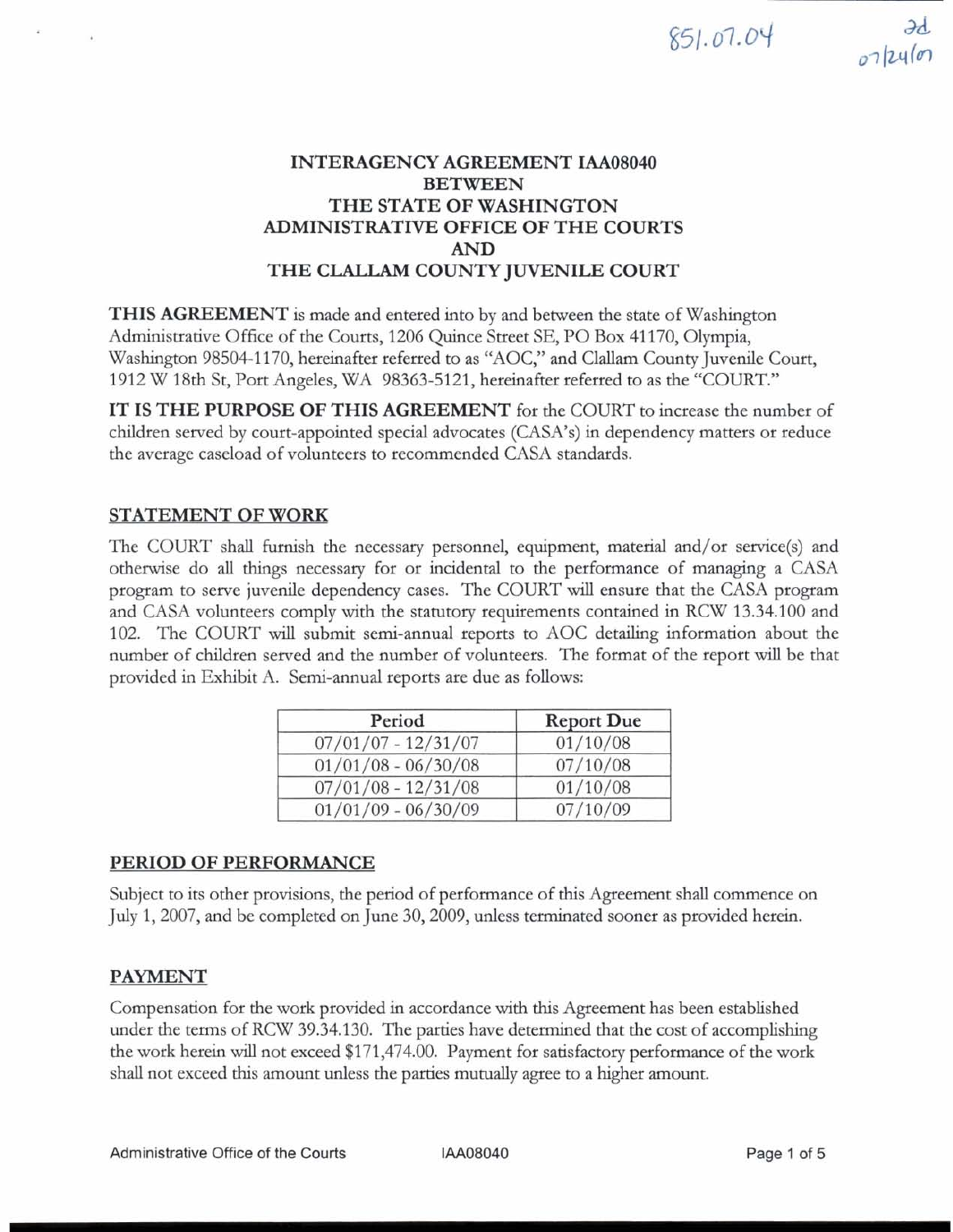#### **BILLING PROCEDURE**

The COURT shall submit invoices to AOC Financial Services, PO Box 41170, Olympia, Washington 98504-1 170 no more frequently than monthly. Payment to the COURT for approved and completed work will be made by warrant or account transfer by AOC within 30 days of receipt of both properly-completed invoices and the detailed information ouhed in Exhibit B. Upon expiration of the Agreement, any **claim** for payment not already made shall be submitted within 30 days after the expiration date or the end of the fiscal year, whichever is earlier.

## **REVENUE SHARING**

AOC, in its sole discretion and upon notice, may reallocate funding between state funded CASA programs. If it appears the COURT may not expend the maximum contract amount, AOC may reduce the maximum contract amount. AOC may increase the maximum contract amount if additional funds become available through this revenue sharing program.

## **RECORDS MAINTENANCE**

The parties to this Agreement shall each maintain books, records, documents and other evidence which sufficiently and properly reflect all direct and indirect costs expended by either party in the performance of the service(s) described herein. These records shall be subject to inspection, review or audit by personnel of both parties, other personnel duly authorized by either party, the Office of the State Auditor, and federal officials so authorized by law. All books, records, documents, and other material relevant to this Agreement will be retained for six years after expiration and the Office of the State Auditor, federal auditors, and any persons duly authorized by the parties shall have fidl access and the right to examine any of these materials during this period.

Records and other documents, in any medium, furnished by one party to this agreement to the other party, will remain the property of the furmshing party, unless otherwise agreed. The receiving party will not disclose or make available this material to any third parties without first giving notice to the furmshing party and giving it a reasonable opportunity to respond. Each party will utilize reasonable security procedures and protections to assure that records and documents provided by the other party are not erroneously disclosed to third parties.

#### **BACKGROUND CHECKS**

The COURT shall.

- Ensure a criminal background check has been completed for **all** employees, CASA Volunteers, and subcontractors who have access to children;
- Based on the results from the criminal background check, determine each employee, CASA Volunteer, and subcontractor is suitable for access to children;
- Follow the AOC process, provided by the AOC Program Manager, for processing background checks.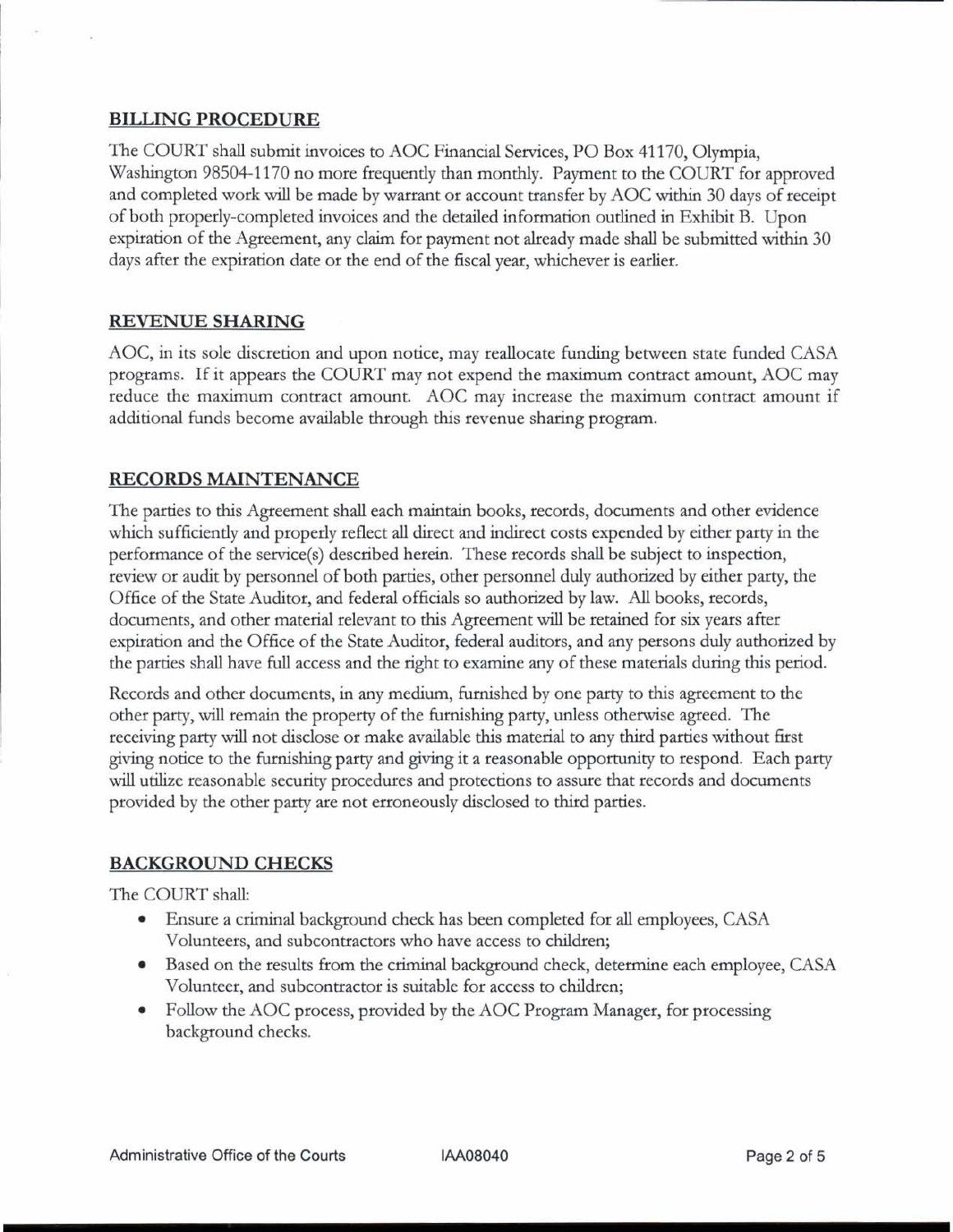The AOC will:

• Pay only for CASA Volunteer criminal background checks.

## **RIGHTS IN DATA**

Unless otherwise provided, data which onginates from this Agreement shall be "works for hire" as defined by the U.S. Copyright Act of 1976 and shall be owned by AOC. Data shall include, but not be limited to, reports, documents, pamphlets, advertisements, books magazines, surveys, studies, computer programs, films, tapes, and/or sound reproductions. Ownership includes the right to copyright, patent, register, and the ability to transfer these rights.

## **INDEPENDENT CAPACITY**

The employees or agents of each party who are engaged in the performance of this Agreement shall continue to be employees or agents of that party and shall not be considered for any purpose to be employees or agents of the other party.

## **AGREEMENT ALTERATIONS AND AMENDMENTS**

This Agreement may be amended by mutual agreement of the parties. Such amendments shall not be binding unless they are in writing and signed by personnel authorized to bind each of the parties.

## **TERMINATION**

Either party may terminate this Agreement upon **30** days' prior written notification to the other party. If this Agreement is so terminated, the parties shall be liable only for performance rendered or costs incurred in accordance with the terms of this Agreement prior to the effective date of termination.

## **TERMINATION FOR CAUSE**

If for any cause, either party does not fulfill in a timely and proper manner its obligations under this Agreement, or if either party violates any of these terms and conditions, the aggrieved party will give the other party written notice of such failure or violation. The responsible party will be given the opportunity to correct the violation or failure within 15 working days. If failure or violation is not corrected, this Agreement may be terminated immediately by written notice of the aggrieved party to the other.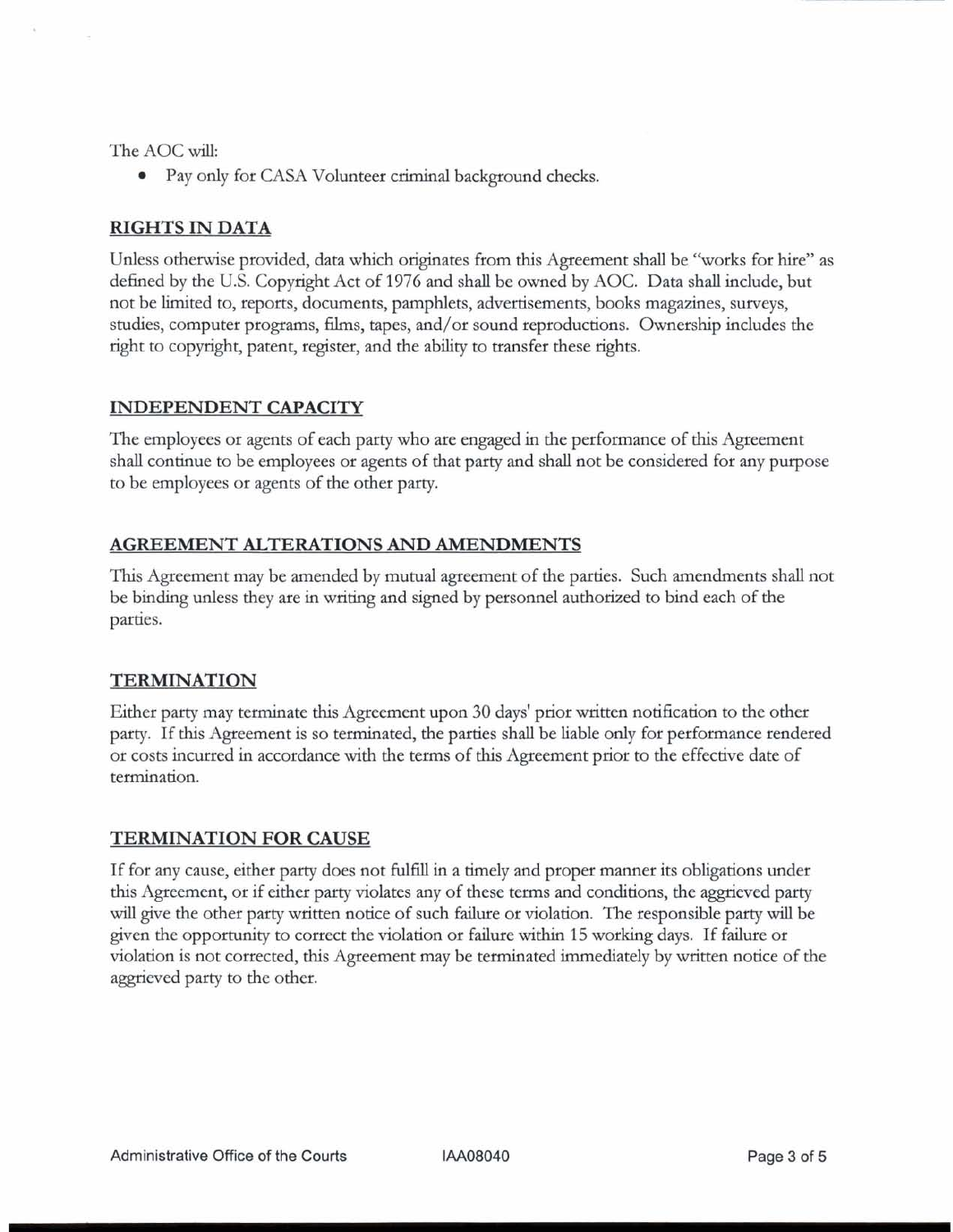#### **DISPUTES**

In the went that a dispute arises under this Agreement, it shall be determined by a Dispute Board in the following manner: Each party to this Agreement shall appoint one member to the Dispute Board. The members so appointed shall jointly appoint an additional member to the Dispute Board. The Dispute Board shall review the facts, agreement terms and applicable statutes and rules and make a determination of the dispute. The determination of the Dispute Board shall be final and binding on the parties hereto. As an alternative to this process, either of the parties may request intervention by the Governor, as provided by RCW 43.17.330, in which event the Governor's process will control.

#### **GOVERNANCE**

This Agreement is entered into pursuant to and under the authority granted by the laws of the state of Washington and any applicable federal laws. The provisions of this Agreement shall be construed to conform to those laws.

In the event of an inconsistency in the terms of this Agreement, or between its terms and any applicable statute or rule, the inconsistency shall be resolved by giving precedence in the following order:

- a. Applicable state and federal statutes and rules;
- b. Statement of work; and
- c. **Any** other provisions of the agreement, including materials incorporated by reference.

#### **ASSIGNMENT**

The work to be provided under this Agreement, and any *clam* arising thereunder, is not assignable or delegable by either party in whole or in part, without the express prior written consent of the other party, which consent shall not be unreasonably withheld.

#### **WAIVER**

A failure by either party to exercise its rights under this Agreement shall not preclude that party from subsequent exercise of such rights and shall not constitute a waiver of any other rights under this Agreement unless stated to be such in a writing signed by an authorized representative of the party and attached to the original Agreement.

#### **SEVERABILITY**

If any provision of this Agreement or any provision of any document incorporated by reference shall be held invalid, such invalidity shall not affect the other provisions of this Agreement which can be given **effect** without the invahd provision, if such remainder conforms to the requirements of applicable law and the fundamental purpose of this agreement, and to this end the provisions of this Agreement are declared to be severable.